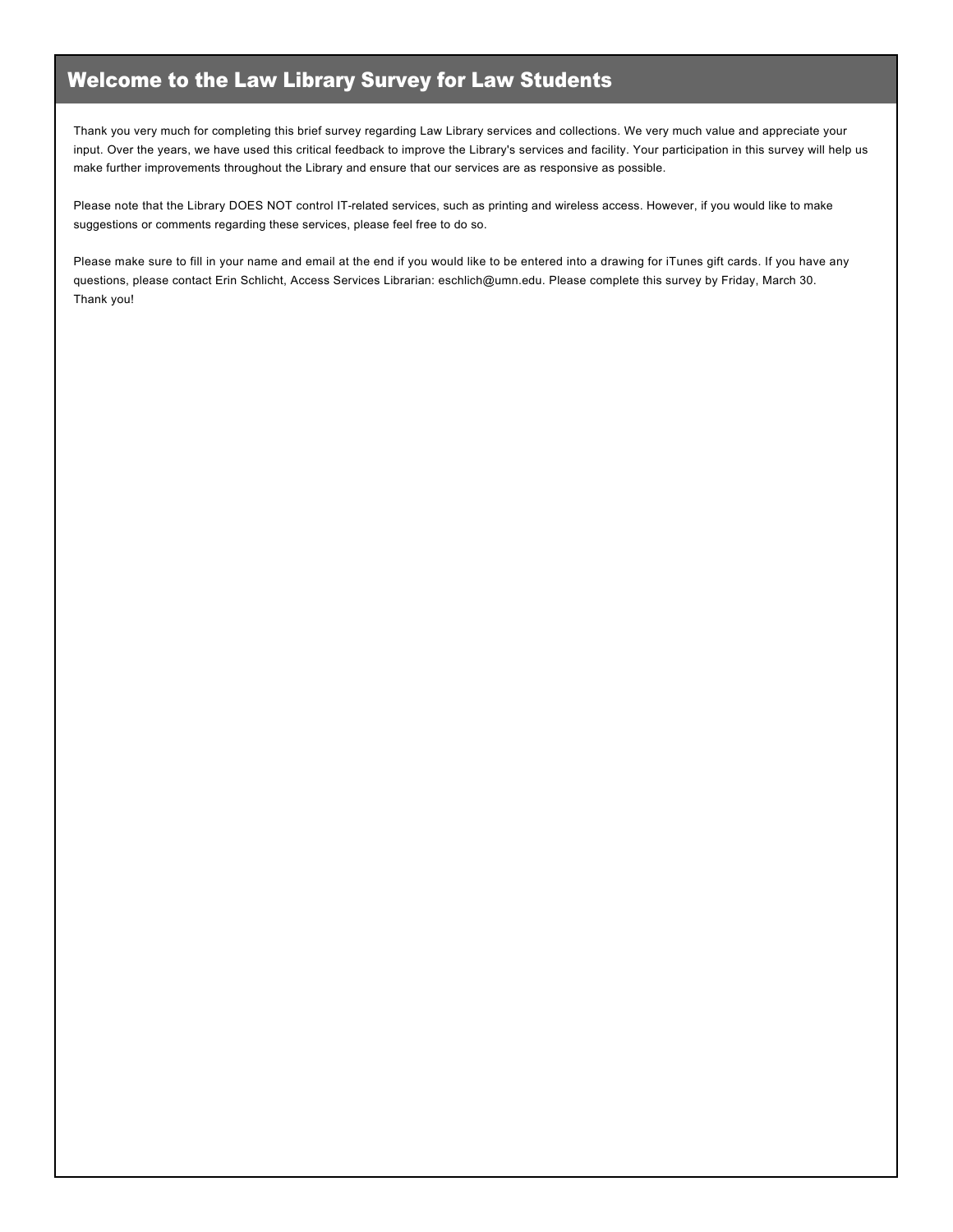## **Demographics**

 $\overline{\phantom{a}}$ 

| <b>*1. My class level is:</b> |
|-------------------------------|
| 1L                            |
| 2L                            |
| 3L                            |
| LLM/Exchange/Humphrey Fellow  |
| Joint degree                  |
| Other (please specify)        |

## 2. Please indicate if you are currently engaged in any of the following activities (select all **\*** that apply):

| Journal editor             |
|----------------------------|
| Journal staff              |
| Moot court director        |
| Moot court member          |
| Legal writing instructor   |
| Clinic director            |
| Faculty research assistant |
| None of the above          |
|                            |
|                            |
|                            |
|                            |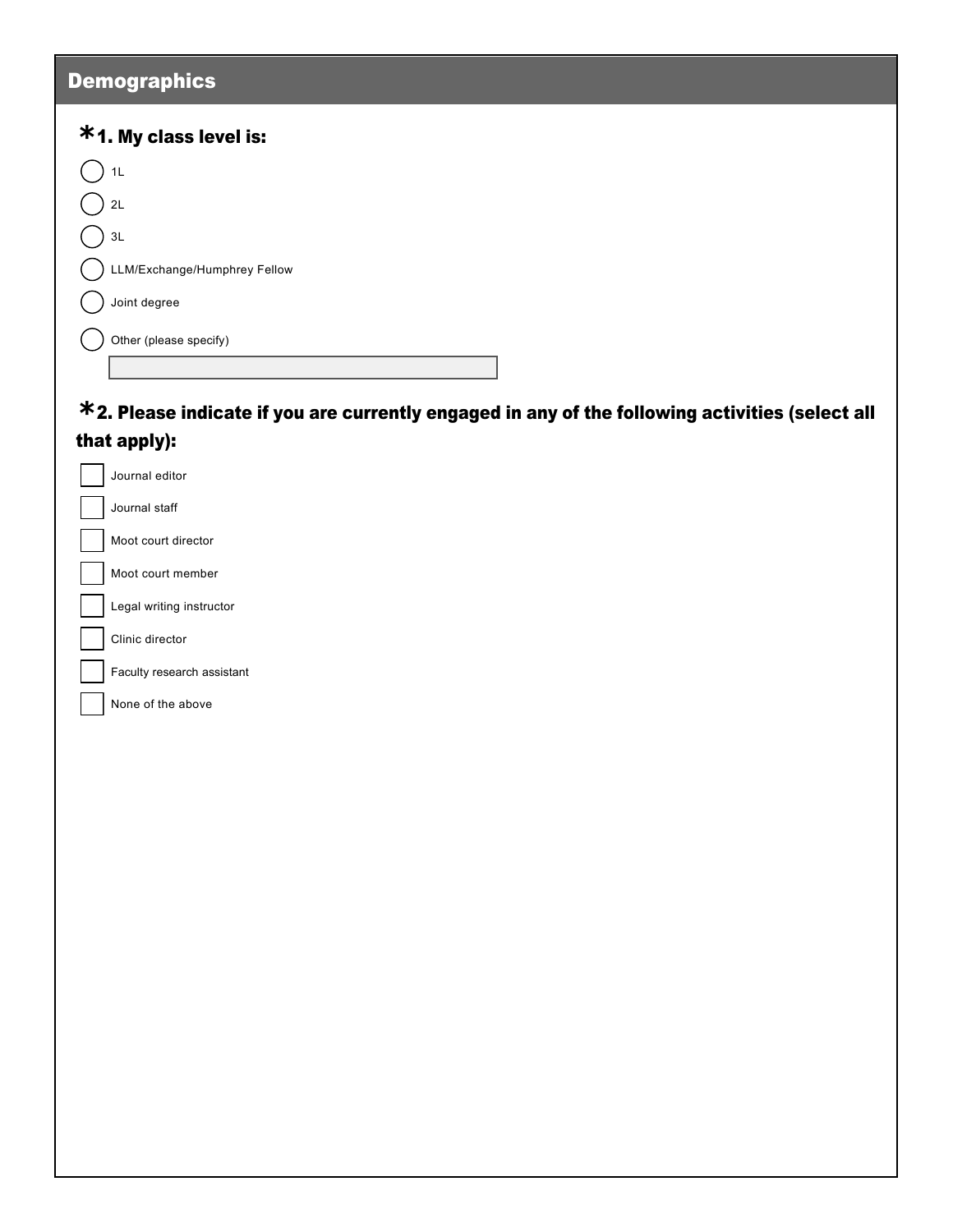| <b>Library Use</b>                                                                |  |
|-----------------------------------------------------------------------------------|--|
| *3. On average, how much time do you spend in the Law Library? Please select one. |  |
| 1-5 hours per week                                                                |  |
| 5-10 hours per week                                                               |  |
| 10-15 hours per week                                                              |  |
| 15-20 hours per week                                                              |  |
| 20-30 hours per week                                                              |  |
| More than 30 hours per week                                                       |  |
| I do not use the Law Library (Please list reasons below)                          |  |
| Please tell us why you do or do not use the Library:                              |  |
|                                                                                   |  |
|                                                                                   |  |
|                                                                                   |  |
| 4. What time(s) of day do you prefer to use the library?                          |  |
| Early morning (before library opens)                                              |  |
| Between classes                                                                   |  |
| Afternoon/evening                                                                 |  |
| Late evening                                                                      |  |
| Overnight                                                                         |  |
|                                                                                   |  |
|                                                                                   |  |
|                                                                                   |  |
|                                                                                   |  |
|                                                                                   |  |
|                                                                                   |  |
|                                                                                   |  |
|                                                                                   |  |
|                                                                                   |  |
|                                                                                   |  |
|                                                                                   |  |
|                                                                                   |  |
|                                                                                   |  |
|                                                                                   |  |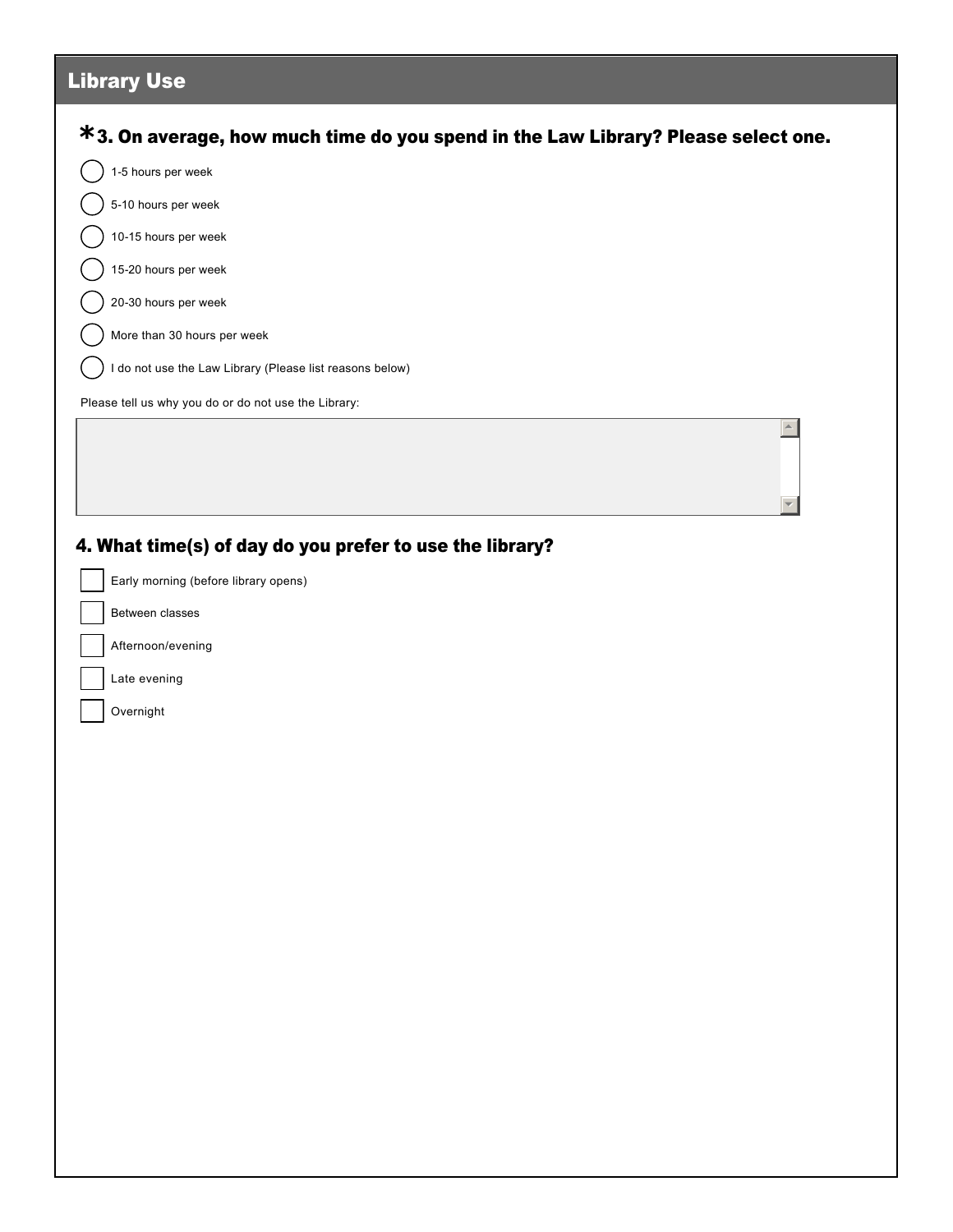## 5. Please indicate how often, on average, you use each of the Law Library services and resources listed below.

|                                                                                          | Daily | Weekly | Monthly | Fewer than 5 times per<br>academic year | Never |
|------------------------------------------------------------------------------------------|-------|--------|---------|-----------------------------------------|-------|
| Study room reservation<br>system                                                         |       |        |         |                                         |       |
| Online course reserve<br>system (including past<br>exams)                                |       |        |         |                                         |       |
| Circulation service (check<br>out of materials)                                          |       |        |         |                                         |       |
| Carrel rental                                                                            |       |        |         |                                         |       |
| Racking service<br>(journals/moot courts)                                                |       |        |         |                                         |       |
| Interlibrary loan                                                                        |       |        |         |                                         |       |
| Get-It service (delivery of<br>books from other libraries<br>on campus)                  |       |        |         |                                         |       |
| Reference desk service                                                                   |       |        |         |                                         |       |
| IM chat reference service                                                                |       |        |         |                                         |       |
| Email reference service                                                                  |       |        |         |                                         |       |
| Research appointment with<br>a librarian                                                 |       |        |         |                                         |       |
| Research<br>workshop/brownbag                                                            |       |        |         |                                         |       |
| Law Library website                                                                      |       |        |         |                                         |       |
| Electronic resources (e.g.,<br>LexisNexis, Westlaw,<br>HeinOnline)                       |       |        |         |                                         |       |
| Hard copy collections (e.g.,<br>reserves, treatises,<br>periodicals, primary<br>sources) |       |        |         |                                         |       |
| Video equipment/video<br>room                                                            |       |        |         |                                         |       |
| Photocopiers                                                                             |       |        |         |                                         |       |
| Computers and printers (in<br>room 153 and 4th floor<br>computer labs)                   |       |        |         |                                         |       |

 $\blacktriangle$ 

 $\overline{\phantom{a}}$ 

Other Service or Resource (please specify and note frequency of use):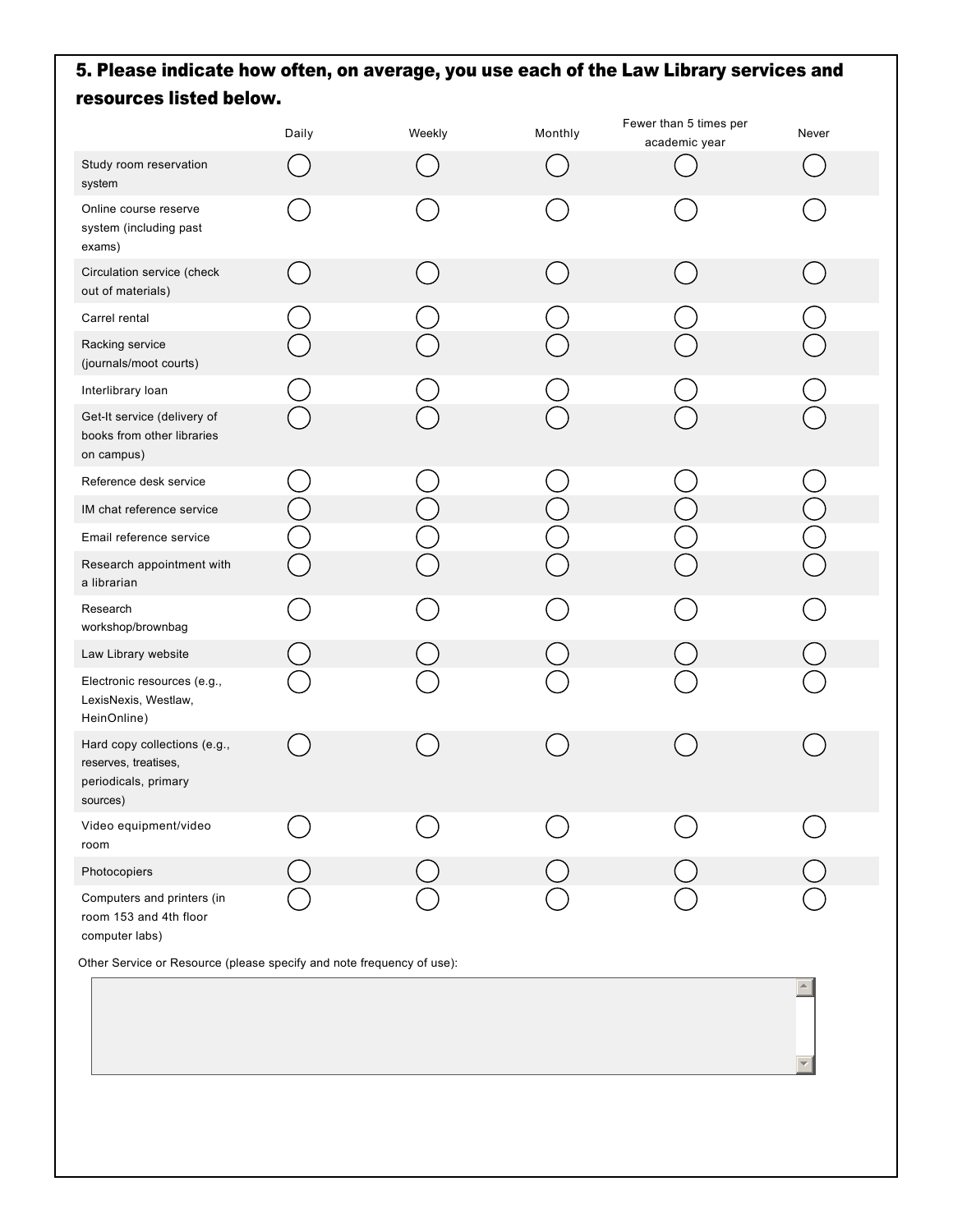## Library Use

## 6. Please rate the quality of any of the following Law Library services and collections that you have used.

|                                                                                          | Excellent | Good | Average | Poor | No opinion/ Do not use |
|------------------------------------------------------------------------------------------|-----------|------|---------|------|------------------------|
| Study room reservation<br>system                                                         |           |      |         |      |                        |
| Online course reserve<br>system (including past<br>exams)                                |           |      |         |      |                        |
| Circulation services (check<br>out of materials)                                         |           |      |         |      |                        |
| Carrel rental                                                                            |           |      |         |      |                        |
| Racking service<br>(journals/moot courts)                                                |           |      |         |      |                        |
| Interlibrary loan                                                                        |           |      |         |      |                        |
| Get-It service (delivery of<br>books from other libraries<br>on campus)                  |           |      |         |      |                        |
| Reference desk service                                                                   |           |      |         |      |                        |
| Email reference service                                                                  |           |      |         |      |                        |
| IM chat reference service                                                                |           |      |         |      |                        |
| Research appointment with<br>a librarian                                                 |           |      |         |      |                        |
| Research<br>workshop/brownbag                                                            |           |      |         |      |                        |
| Law Library website                                                                      |           |      |         |      |                        |
| Electronic resources (e.g.,<br>LexisNexis, Westlaw,<br>HeinOnline)                       |           |      |         |      |                        |
| Hard copy collections (e.g.,<br>reserves, treatises,<br>periodicals, primary<br>sources) |           |      |         |      |                        |
| Video equipment/video<br>room                                                            |           |      |         |      |                        |
| Fax machine                                                                              |           |      |         |      |                        |
| Photocopiers                                                                             |           |      |         |      |                        |
| Computers and printers (in<br>room 153 and 4th floor<br>computer labs)                   |           |      |         |      |                        |

Other services or collection (please specify and rate quality). Also, please add any comments you feel are relevant to this question:

 $\blacktriangle$ 

6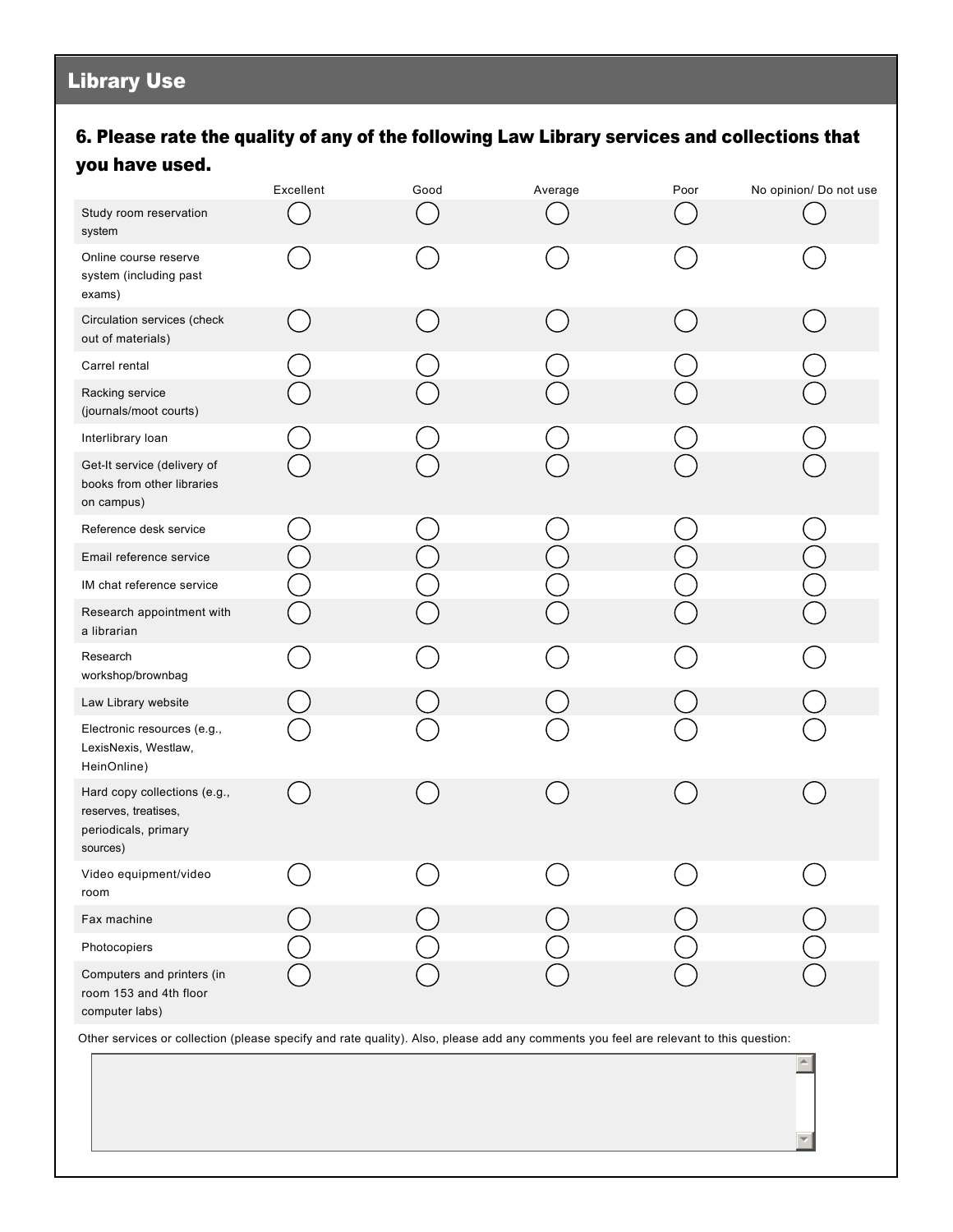## 7. If there are areas of the Law Library that you use with particular frequency or avoid, please indicate your reason(s). Select all that apply, or skip to the next question if not applicable.

|                                                                                                                                       | Lighting | Noise | <b>Electrical Outlets</b> | Wireless Signal | Ventilation/<br>Temperature | Safety           |
|---------------------------------------------------------------------------------------------------------------------------------------|----------|-------|---------------------------|-----------------|-----------------------------|------------------|
| 1st floor: Tables/carrels near<br>Willey Hall windows                                                                                 |          |       |                           |                 |                             |                  |
| 1st floor: Tables in stack<br>areas                                                                                                   |          |       |                           |                 |                             |                  |
| 1st floor: Tables/carrels in<br>study alcove (nearest<br>Washington Avenue)                                                           |          |       |                           |                 |                             |                  |
| 1st floor: Room 153<br>computer lab                                                                                                   |          |       |                           |                 |                             |                  |
| 2nd floor: "Loft" area<br>overlooking circulation desk<br>area                                                                        |          |       |                           |                 |                             |                  |
| 2nd floor: Hedin<br>alcove/LART collection<br>(leather chairs just inside<br>wooden doors)                                            |          |       |                           |                 |                             |                  |
| 2nd floor: Lounge seating<br>near Willey Hall windows                                                                                 |          |       |                           |                 |                             |                  |
| 2nd floor: Carrel areas                                                                                                               |          |       |                           |                 |                             |                  |
| 2nd floor: Study rooms                                                                                                                |          |       |                           |                 |                             |                  |
| 3rd floor: Carrel areas                                                                                                               |          |       |                           |                 |                             |                  |
| 3rd floor: Study rooms                                                                                                                |          |       |                           |                 |                             |                  |
| 4th floor: Carrel areas                                                                                                               |          |       |                           |                 |                             |                  |
| 4th floor: Study rooms                                                                                                                |          |       |                           |                 |                             |                  |
| 4th floor: Computer lab                                                                                                               |          |       |                           |                 |                             |                  |
| Other Location (please specify and indicate reason). Also, please add any additional comments you feel are relevant to this question: |          |       |                           |                 |                             |                  |
|                                                                                                                                       |          |       |                           |                 |                             | $\blacktriangle$ |
|                                                                                                                                       |          |       |                           |                 |                             |                  |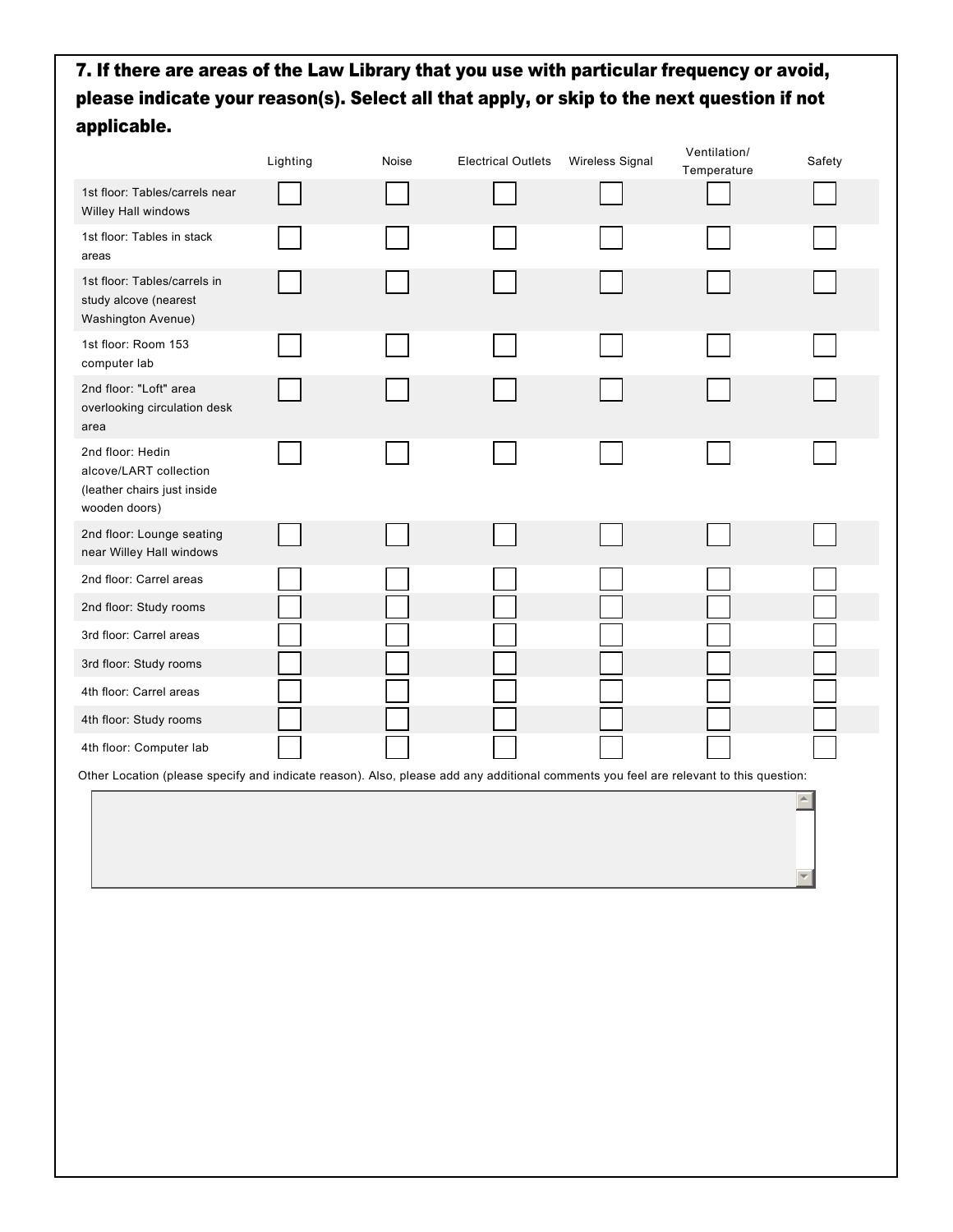

 $\overline{a}$ 

र |

 $\overline{a}$ 

6

Unaffiliated users do not affect my use of the library.

Unaffiliated users negatively affect my use of the library.

If these users have negatively affected your use of the library, please explain how:

## 9. We are interested in learning about any safety or security issues you have **\*** experienced in the Law Library after hours. Please check one of the following:

I do not use the library after hours.

I use the library after hours but have not experienced safety or security issues.

I use the library after hours and have experienced safety or security issues.

Please explain safety and security issues you have encountered or comment on any other library security concerns you have identified: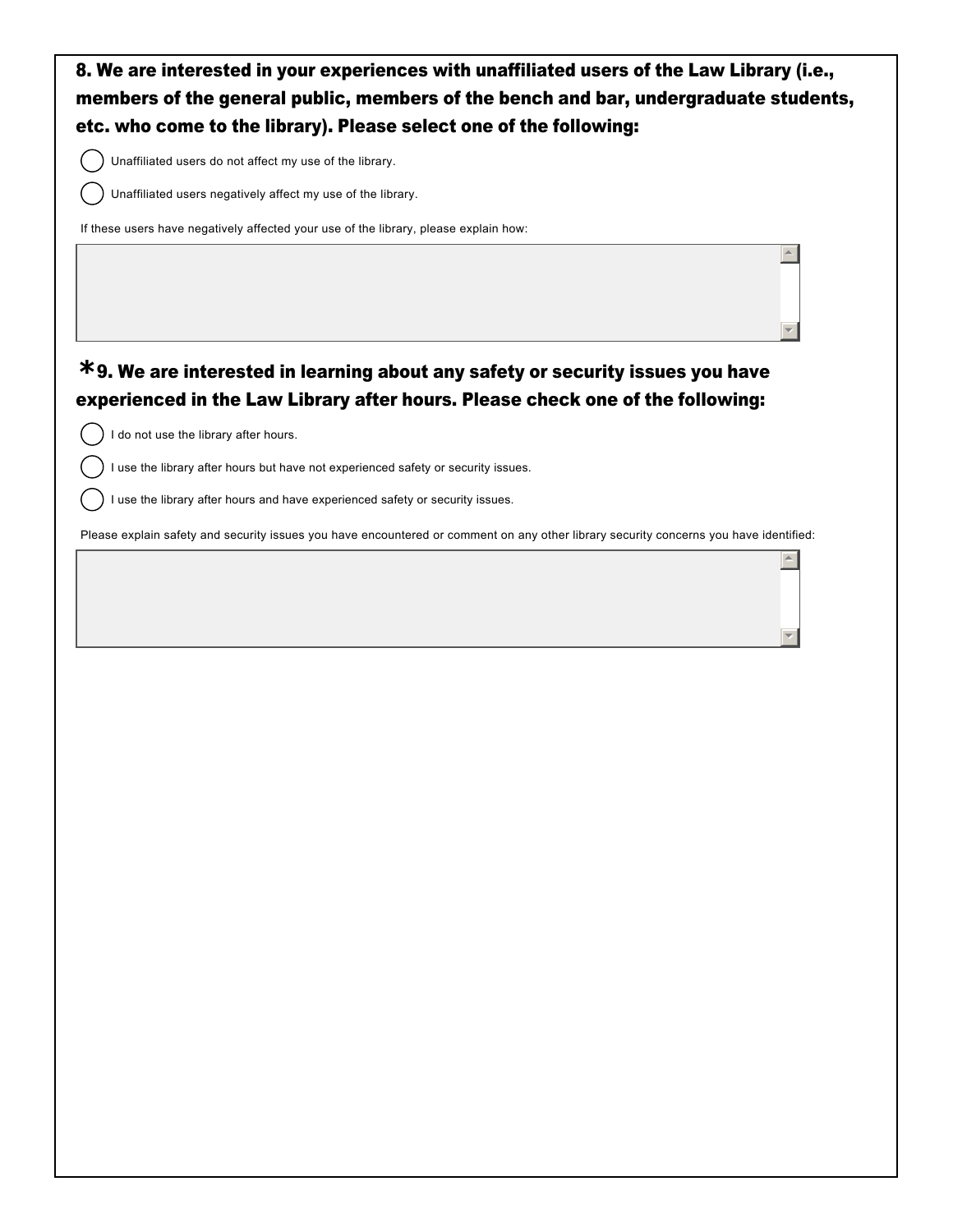## Educational Technology

10. There are many classrooms or seminar rooms equipped with computer and projection equipment. Are there certain rooms that you prefer over other rooms because of the technology? Please identify any of the rooms you prefer and tell us why you prefer the room(s).



Please specify why you like this room(s). Also, please add any comments you feel might be relevant to this question:

 $\triangle$ 

6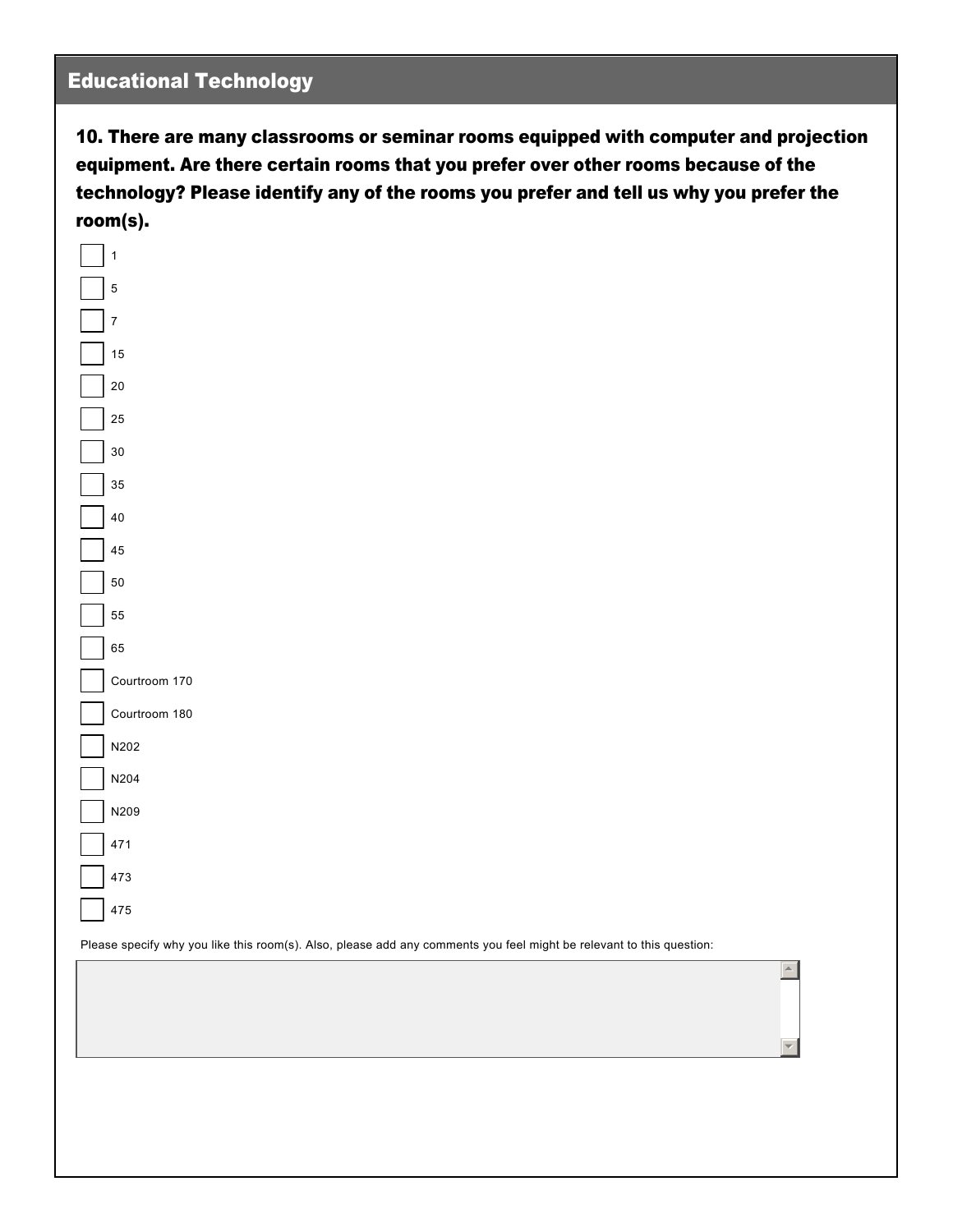| 11. Some subplaza classrooms are equipped with audio recording capabilities. Do you                                                                                                                |
|----------------------------------------------------------------------------------------------------------------------------------------------------------------------------------------------------|
| use the audio of recorded classes? Do you think having classes recorded is useful for                                                                                                              |
| your studies?                                                                                                                                                                                      |
| Yes, I have used the audio of recorded classes, and I think it is useful for my studies.                                                                                                           |
| Yes, I have used the audio of recorded classes, but I do not think it is useful for my studies.                                                                                                    |
| No, I have not used the audio of recorded classes, but I think it would be useful for my studies.                                                                                                  |
| No, I have not used the audio of recorded classes, and I do not think it would be useful for my studies.                                                                                           |
| 12. Is there any classroom technology you would like to see implemented in the law<br>school?                                                                                                      |
| Yes                                                                                                                                                                                                |
| No                                                                                                                                                                                                 |
| Please specify the type of technology:                                                                                                                                                             |
|                                                                                                                                                                                                    |
| 13. Although the wireless network is centrally managed by the University's Office of<br>Information Technology (OIT) we would like to find out your views on wireless access in<br>the classrooms. |
| How would you rate the wireless access in the classrooms?                                                                                                                                          |
| Strong                                                                                                                                                                                             |
| ) Intermittent                                                                                                                                                                                     |
| Poor                                                                                                                                                                                               |
| Please note specific rooms that are consistently problematic:                                                                                                                                      |
|                                                                                                                                                                                                    |
|                                                                                                                                                                                                    |
|                                                                                                                                                                                                    |
|                                                                                                                                                                                                    |
|                                                                                                                                                                                                    |
|                                                                                                                                                                                                    |
|                                                                                                                                                                                                    |
|                                                                                                                                                                                                    |
|                                                                                                                                                                                                    |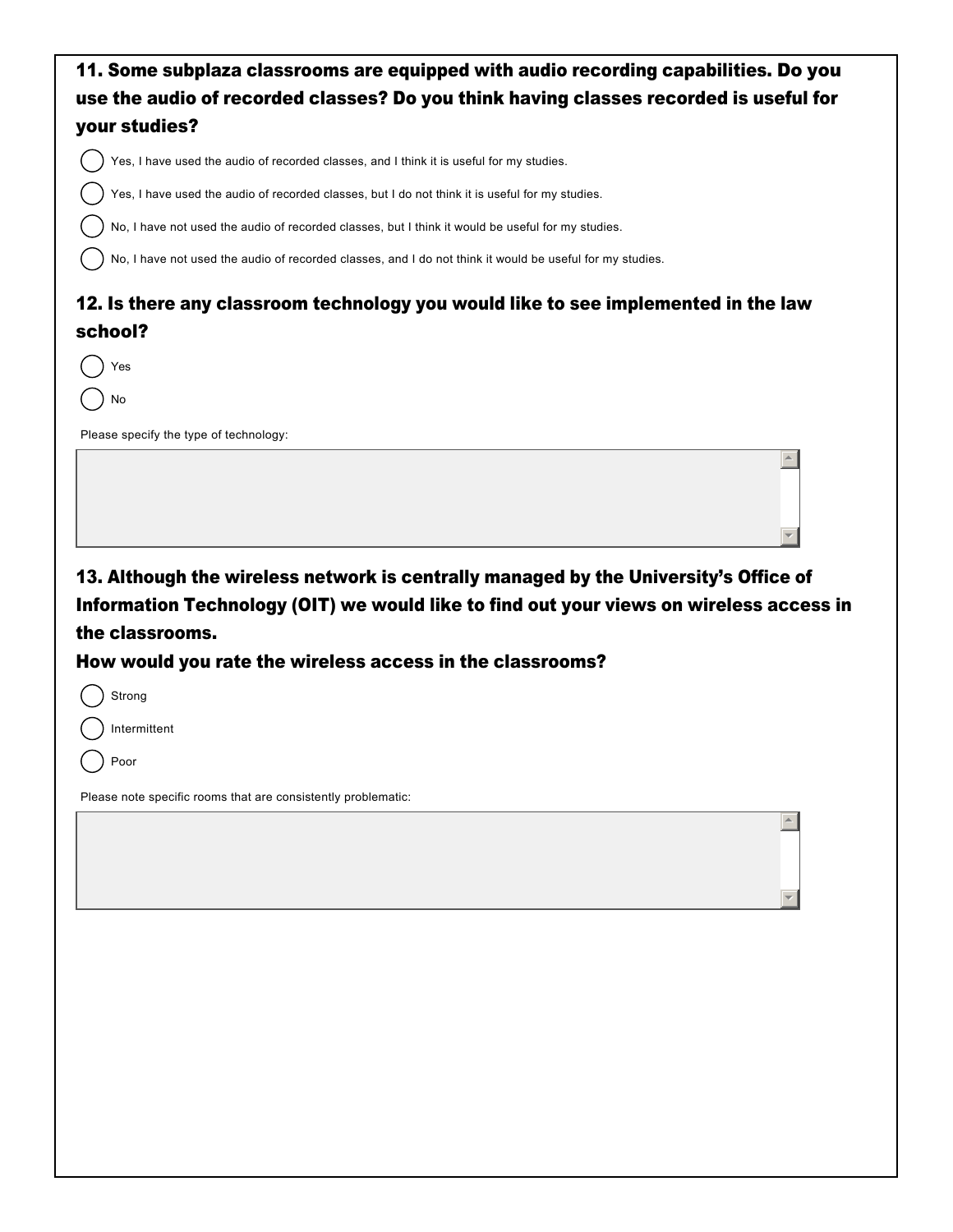## 14. Of the following choices, please indicate the following areas of the Law Library's facilities and environment that you think need the most improvement.

|                                                                             | Needs improvement | Does not need improvement |  |  |
|-----------------------------------------------------------------------------|-------------------|---------------------------|--|--|
| <b>Better lighting</b>                                                      |                   |                           |  |  |
| New furniture                                                               |                   |                           |  |  |
| Sound/noise abatement                                                       |                   |                           |  |  |
| Additional study carrels                                                    |                   |                           |  |  |
| Additional group study<br>rooms                                             |                   |                           |  |  |
| Permanent quiet zones                                                       |                   |                           |  |  |
| Laptop-free zones                                                           |                   |                           |  |  |
| Better wireless connectivity                                                |                   |                           |  |  |
| Other improvements (please specify) or comments relevant to this question:: |                   |                           |  |  |

 $\blacktriangle$ 

6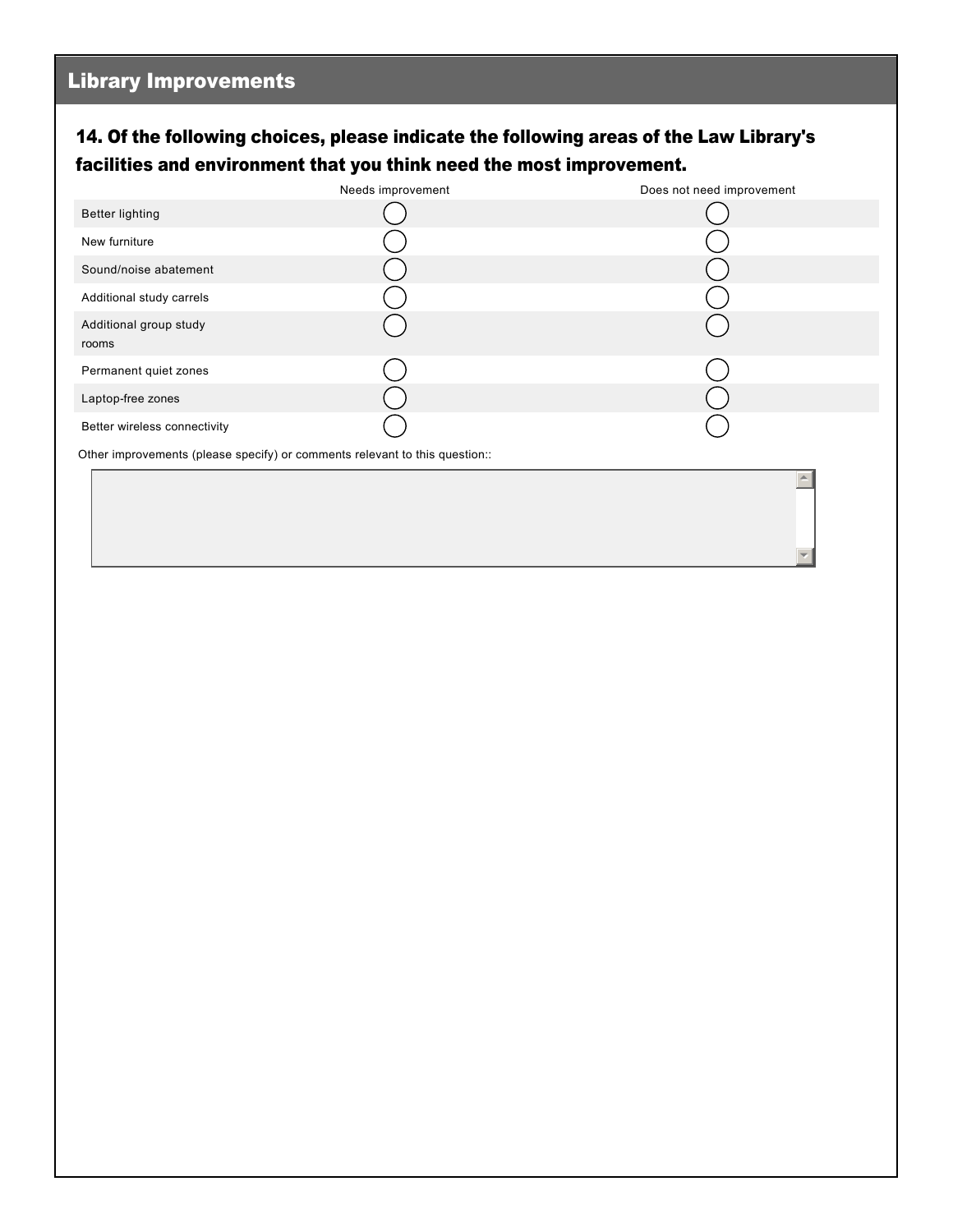#### 15. What is the best way for us to provide you with important announcements regarding the library?

|                                                   | Likely to pay attention to | Not likely to pay attention to |
|---------------------------------------------------|----------------------------|--------------------------------|
| Email                                             |                            |                                |
| Blog postings                                     |                            |                                |
| Postings on Law Library<br>video monitor          |                            |                                |
| Signs in the Law Library<br>lobby, elevator, etc. |                            |                                |
| Signs on tables or carrels                        |                            |                                |
| Library website<br>announcements                  |                            |                                |

Other (please comment on additional ways for the library to share important information):

## 16. Which of the following methods do you use to interact with the Law Library? (check all that apply)

 $\triangleq$ 

▼∥

 $\triangle$ 

6

In person contact with the Law Library staff

By phone to library departments or staff

Email to specific staff members

Email to lawcirc@umn.edu (circulation department)

Email to law-ref@umn.edu (reference department)

Email to x-asap@umn.edu (interlibrary loan department)

Email to lawlib@umn.edu (general library email)

IM Chat with reference librarian

Additional comments regarding your interactions with the Law Library: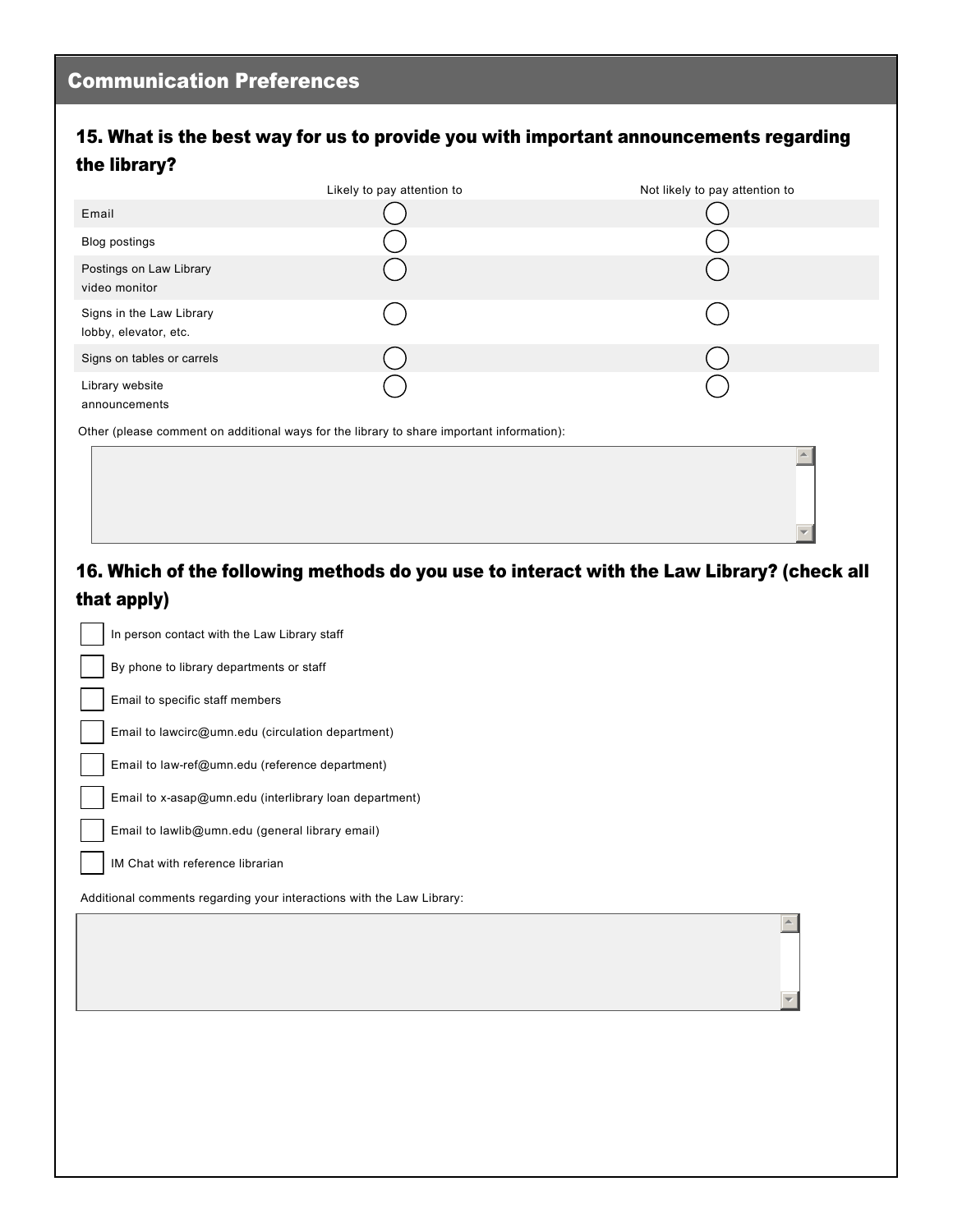# 17. Which of the following Law Library sponsored activities and events should we continue to support? (Please check all that apply) Library Extras Refreshments during orientation and exam periods Holiday celebrations (e.g., Halloween, Valentine's Day) Baseball opening day party Voter registration Legal research workshops/brownbags Special Exhibits and Guest Lectures Additional comments regarding activities and events (suggestions for additional events welcomed):  $\blacktriangle$ 6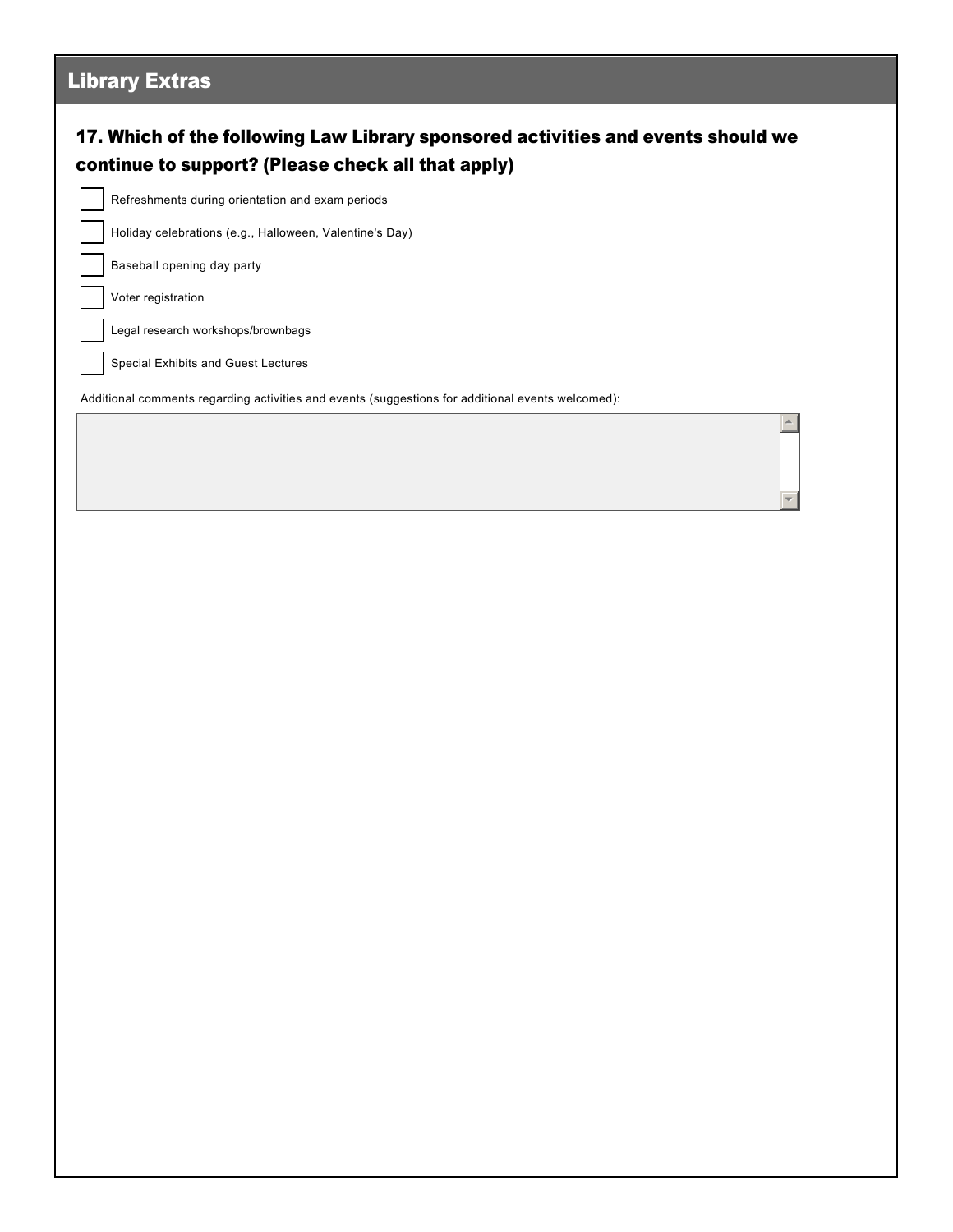## Additional comments

18. Please share any additional comments you have regarding the Law Library.

 $\vert \cdot \vert$ 

 $\overline{\phantom{a}}$